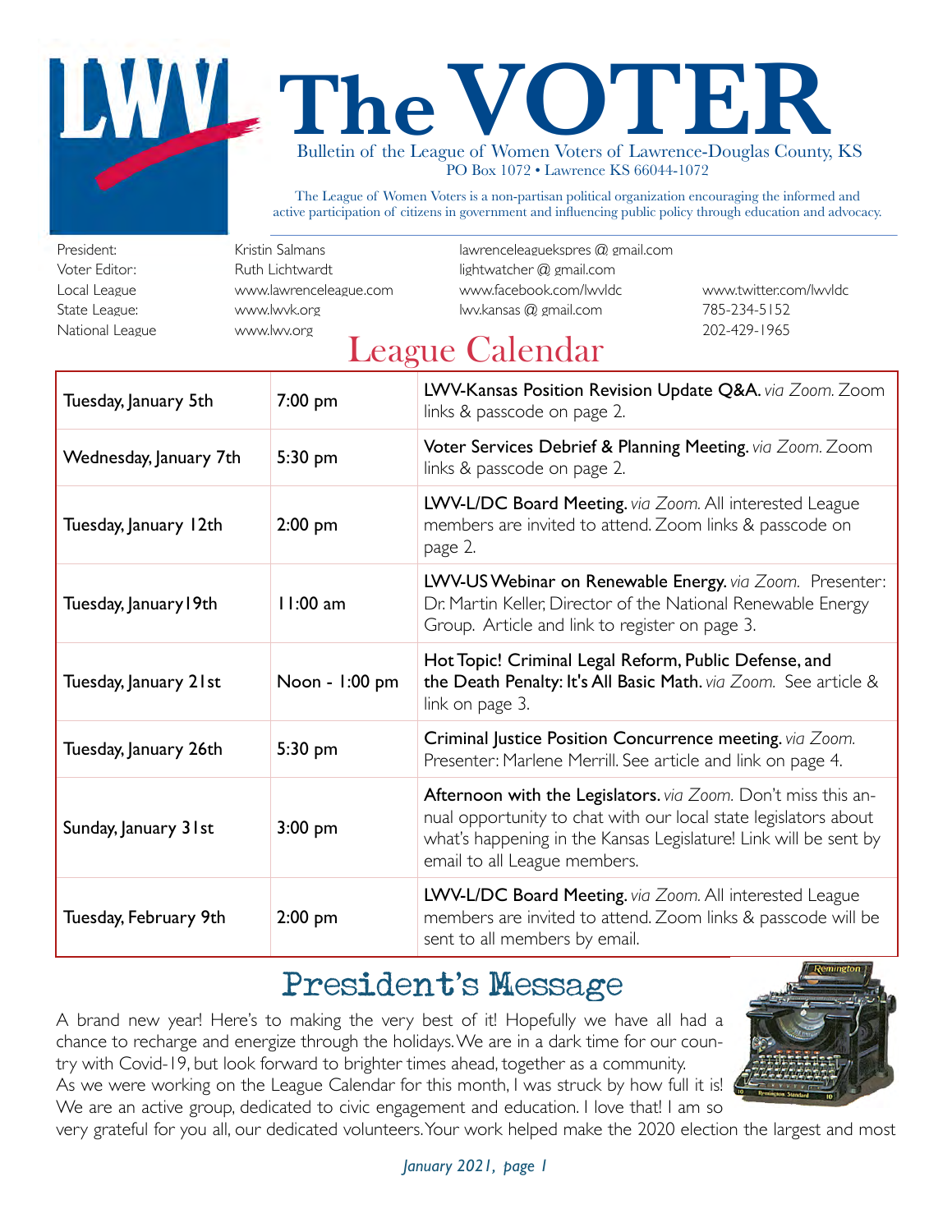successful ever in Douglas County! Our citizens are better informed, equipped to make decisions, and participate in the community as a result of your efforts.

The growth of our community partnerships in 2020 is exciting and essential to reaching our goals. Let's strengthen those ties and build more in 2021.

Your involvement in the League is important. Currently, we need a webmaster and members to assist in a review of our bylaws as well as help with the Fluker Award. Contact me if you would like information on any of these.

Thank you for all you do! Moving forward in #MakingDemocracyWork! Wishing you good health and a happier 2021!

[kristinbrightstar@gmail.com](mailto:kristinbrightstar@gmail.com) 334-538-4410



# **WELCOME** NEW MEMBERS!

Since our last Voter we have five new members: Carol Bloom, Sophie Cunningham, Marie Kail, Sandra Kramer, and Sarah Melody.

A warm welcome to all of you and we hope to see you, at least via Zoom, at some of our activities this month. Don't miss our Afternoon with the Legislators on Sunday, January 31! *- Marjorie Cole* 

# Zoom Alineks for the CALENDAR ITEMS

#### LWV-Kansas Position Revision Update Q & A:

To join Zoom meeting: [https://zoom.us/j/91679812094?pwd=NmFRMk-](https://zoom.us/j/91679812094?pwd=NmFRMkE2UXFxdUM1ektscHNsanZLdz09)[E2UXFxdUM1ektscHNsanZLdz09](https://zoom.us/j/91679812094?pwd=NmFRMkE2UXFxdUM1ektscHNsanZLdz09) Meeting ID: 916 7981 2094 Passcode: LWVK

One tap mobile +13462487799,,91679812094# US (Houston) Dial by your location +1 312 626 6799 US (Chicago)

#### Voter Services Debrief & Planning Meeting

To join Zoom meeting: [https://us02web.zoom.us/j/81725016618?](https://us02web.zoom.us/j/81725016618?pwd=ek9BRGQ0U1ZtOTFWNWllNWQ4N1JyZz09) [pwd=ek9BRGQ0U1ZtOTFWNWllNWQ4N1JyZ](https://us02web.zoom.us/j/81725016618?pwd=ek9BRGQ0U1ZtOTFWNWllNWQ4N1JyZz09)[z09](https://us02web.zoom.us/j/81725016618?pwd=ek9BRGQ0U1ZtOTFWNWllNWQ4N1JyZz09) Meeting ID: 817 2501 6618 Passcode: 513435

#### LWV-LDC Board Meeting

To join Zoom Meeting: [https://us02web.zoom.us/j/86368994704?pwd=YVcz-](https://us02web.zoom.us/j/86368994704?pwd=YVczMEpYR2lWK041TXc5bCtzbWNzQT09)[MEpYR2lWK041TXc5bCtzbWNzQT09](https://us02web.zoom.us/j/86368994704?pwd=YVczMEpYR2lWK041TXc5bCtzbWNzQT09) Meeting ID: 863 6899 4704 Passcode: 472392



Currently under consideration by the Board of Directors is an increase in dues at all levels beginning with this next fiscal year, April 1, 2021. This increase is spurred in part by the LWVK - our state League- increasing their Per-Member-Payment by \$2 for each member starting in their next fiscal year. The Board will discuss and develop a proposal for the amount of increase to be presented to the membership a month before the vote at our Annual Meeting in April. We have not had a membership increase since before 2013, and in fact I believe we are the only Kansas League that has a sliding scale of dues depending upon a member's income.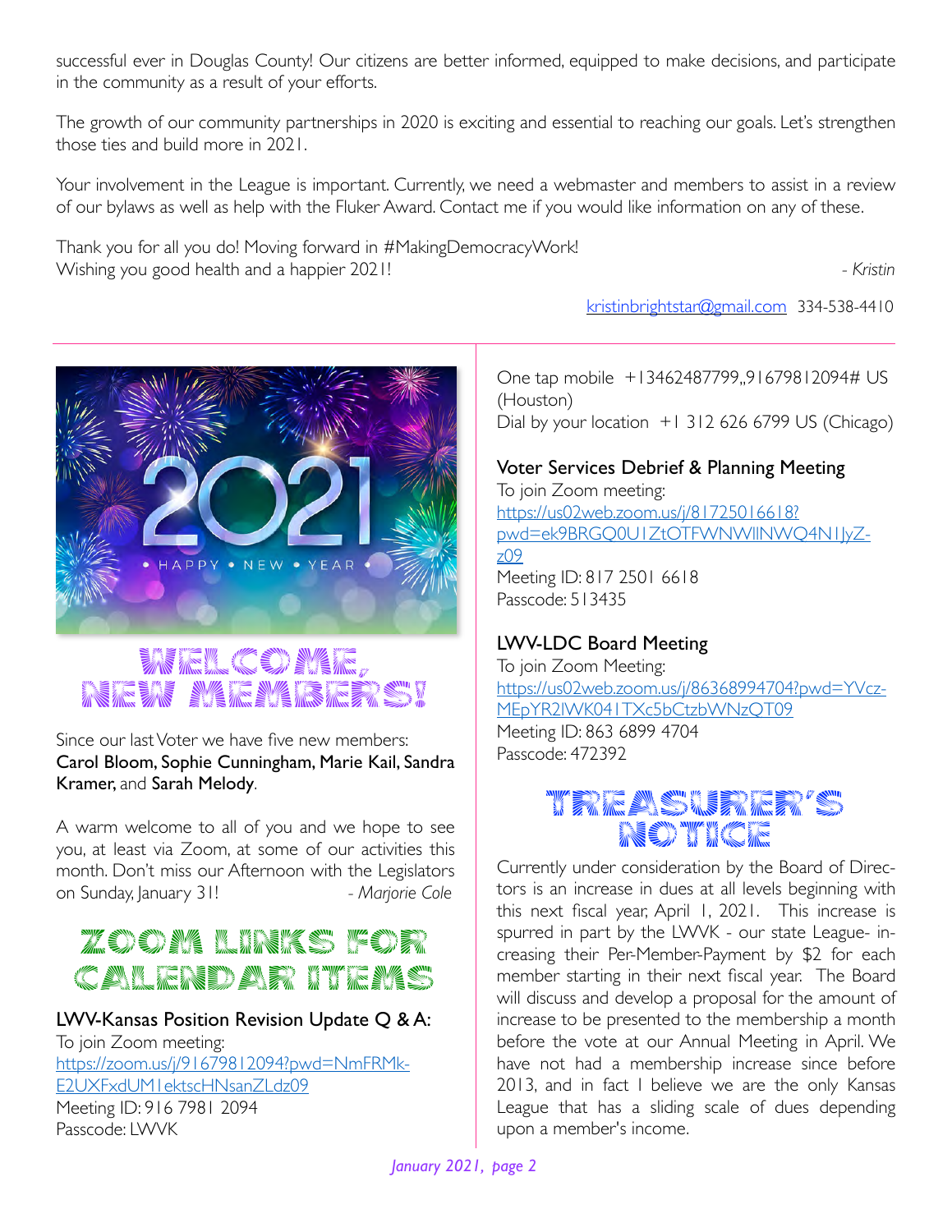Please give us your thoughts for consideration on dues increase or before March 1, 2021 by replying to our treasurer:

> Melissa A. Wick [LawrenceLeagueTreas@gmail.com](mailto:LawrenceLeagueTreas@gmail.com) Or by phone 785-550-6160 or talk



# Invitation from the second of the second second second second second second second second second second second LUXV-USS

The League of Women Voters U.S. Climate Team, Renewable Energy Group, invites you to attend a presentation by *Dr Martin Keller*, director of the National Renewable Energy Laboratory and president of the Alliance for Sustainable Energy. Dr. Keller will speak on the state of renewable energy research and capacity in the United States, followed by a Q&A session.

Date: January 19, 2021 Time: 9:00 am PST, 11:00 am CST, 12:00 noon EST [REGISTER](https://nam10.safelinks.protection.outlook.com/?url=https%253A%252F%252Fattendee.gotowebinar.com%252Fregister%252F7483994530844944908&data=04%257C01%257C%257Cebdf6fd26cdc45ef019008d88d7beec2%257C90befbfe6dce4edfba8a35fb67131124%257C0%257C1%257C637414910727092569%257CUnknown%257CTWFpbGZsb3d8eyJWIjoiMC4wLjAwMDAiLCJQIjoiV2luMzIiLCJBTiI6Ik1haWwiLCJXVCI6Mn0%253D%257C0&sdata=FOnrmt%252FST%252FvX3GR%252FvxbwkmY8UFtnsYfh8zNQKYOSIa8%253D&reserved=0)

Also, visit the [LWV US Climate Team website](https://lwvc.org/lwv-us-climate-teams) to learn more about the League of Women Voter's national effort on climate.

### Head was the street **Criminal Legal Reform, Public Defense, & the Death Penalty: It's All Basic Math**

Tuesday, January 21st, Noon - 1:00 pm

|ust as  $| + | = 2$ , there are mathematical realities to what our criminal legal system can deal with. Please

join us as Meryl Carver-Allmond, public defender and Kansas Coalition Against the Death Penalty board member, takes us through the resources our criminal legal system takes to function and what that means for policy on public defense and the death penalty in Kansas.

Join Zoom Meeting [https://us02web.zoom.us/j/84630531602?](https://us02web.zoom.us/j/84630531602?pwd=YWdpMnlWdHYzMFVIM3VNdWpDMzlXQT09) [pwd=YWdpMnlWdHYzMFVIM3VNdWpDMzlX-](https://us02web.zoom.us/j/84630531602?pwd=YWdpMnlWdHYzMFVIM3VNdWpDMzlXQT09)[QT09](https://us02web.zoom.us/j/84630531602?pwd=YWdpMnlWdHYzMFVIM3VNdWpDMzlXQT09)

> Meeting ID: 846 3053 1602 Passcode: 900154



# **Upcoming** LAWRENCE **New Strawford for the Contract of the Contract of the Contract of Texas Andrew Strawford for the Contract of T** CONS CONFIDENTIAL

At the May 2020 LWVK Council virtual meeting, the membership voted to update the long-outdated 1972 position on Criminal Justice. The position will be studied, new wording proposed, and voted on during the April 24, 2021 virtual LWVK Convention. The 2021 Convention will also be virtual.

The Position Update Committee has met regularly for several months gathering information on other state Leagues' positions on criminal justice and has chosen those positions most applicable to Kansas. The committee's proposed position update is will be considered for concurrence by LWV-L/DC on Zoom, Tuesday, January 26 at 7 PM. The link will be sent by email to all LWV-L/DC League members.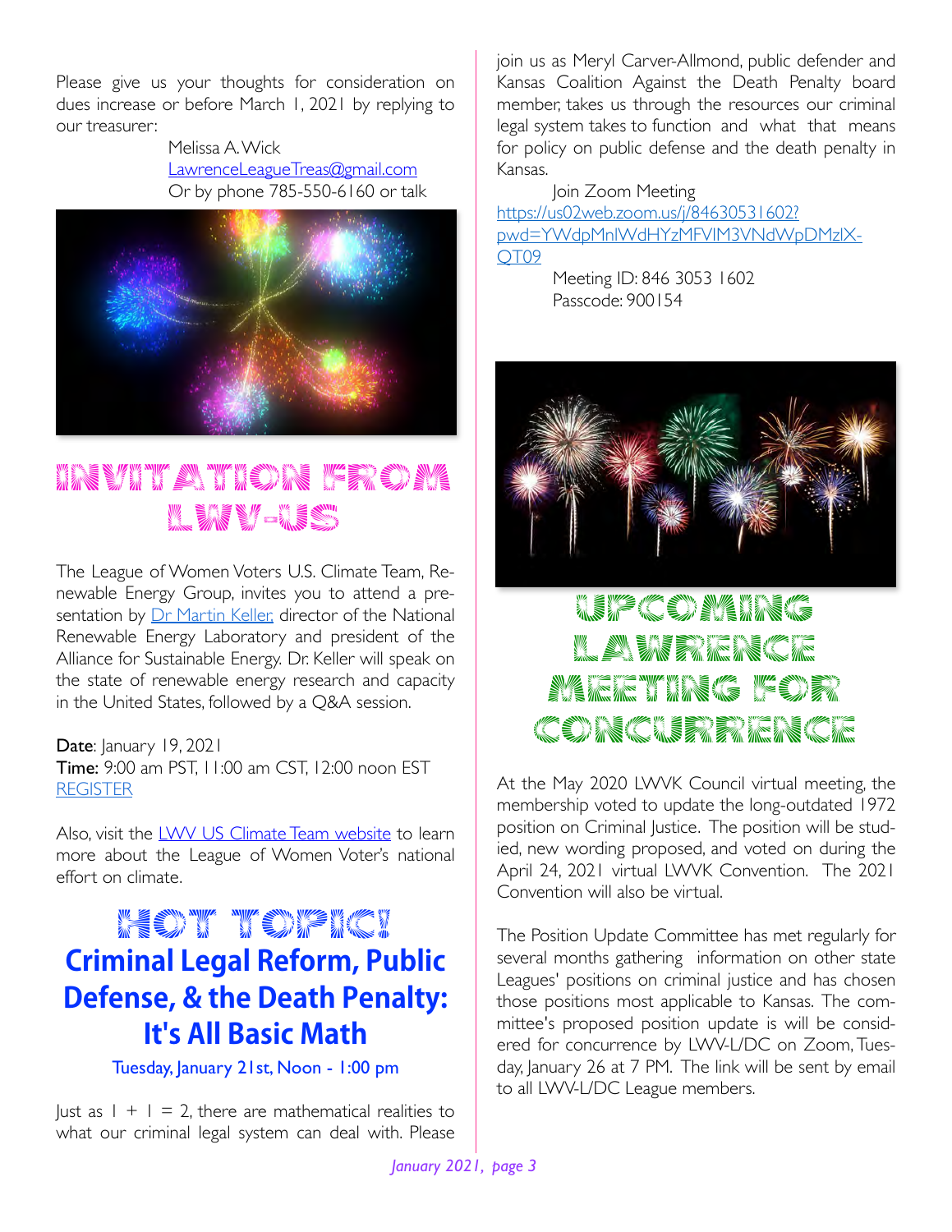At this meeting we will examine the proposed position. We will look at each section and consider the ideas presented with an eye toward what we are glad is included and what we think it is missing. Since it is a concurrence document, we cannot add new information, but we could suggest it for a future study. Concurrence means the local league votes to agree with the entire position or not. In Concurrence the study committee have developed the revised public policy positions by concurring with one already studied and established by another state league or leagues.

Since the Criminal Justice position has several sections, we might discuss each section separately. The discussion might include sharing ideas and broaden viewpoints, to identify its problems and solutions, or to clarify ideas. We need to discuss/decide if the position is specific enough to provide sufficient detail to allow action. An example would be to use the position to encourage legislative action and for member involvement.

Upon receiving the feedback input from Lawrence, the statewide committee so that final edits may be made, and a final report presented to the State Board.

- *Marlene Merrill*



# CONS CONSENTATION <u>(CRIMINAL</u> Justice of the Control of the Control of the Control of Ten <u>Mesin's Million Studies</u> Edit date: November 30, 2020

#### BACKGROUND:

At *LWVK* State Council in April 1972, the statement of position from the Adult Corrections study was ap-

proved. An update of that position was requested by the State Board in June 1973 enabling the League to respond to state priorities. The updated position was completed in December 1976. *Legislation supported by the LWVUS position, "Sentencing Reform and Corrections Act of 2017, (which did not pass), would have reduced federal sentences for non-violent drug offenders. This legislation aimed to give judges discretion to reduce juvenile life-without-parole sentences after 20 years, allow compassionate release of more people over the age of 60, and essentially ban juvenile solitary confinement in the federal system. Proposed change: The LWVUS position "Sentencing Reform and Corrections Act of 2017, has been used to advocate for legislation in Kansas.* At Council 2020 a committee began the work of updating the *LWVK* position. The committee utilized a list of issues, examined position of other states as well as National to write the currently proposed position for Convention 2021.

#### STATEMENT OF POSITION IN BRIEF

The LWVK supports all governmental units of the State of Kansas in their responsibility to provide a humane program of rehabilitation for adult offenders that would integrate them back into society as productive and successful citizens and thus protect the total community. *The community is engaged in the progress of re-entry. (see bullet 2 below)* The program would include adequate funding for diagnosis and treatment; work opportunities that are meaningful and reimbursed; vocational training; and a full range of educational opportunities. The LWVK opposes capital punishment.

LWVK supports a "Bill of Rights" for offenders. These rights include:

- Human dignity
- Personal security
- Decent living conditions including nutritious meals
- Legal Counsel
- Work
- **Exercise**
- Adequate medical care

LWVK supports the development of alternatives to incarceration. These include:

• Community based corrections and rehabilitation programs within existing institutions before new prison construction is approved. LWVK opposes private prisons.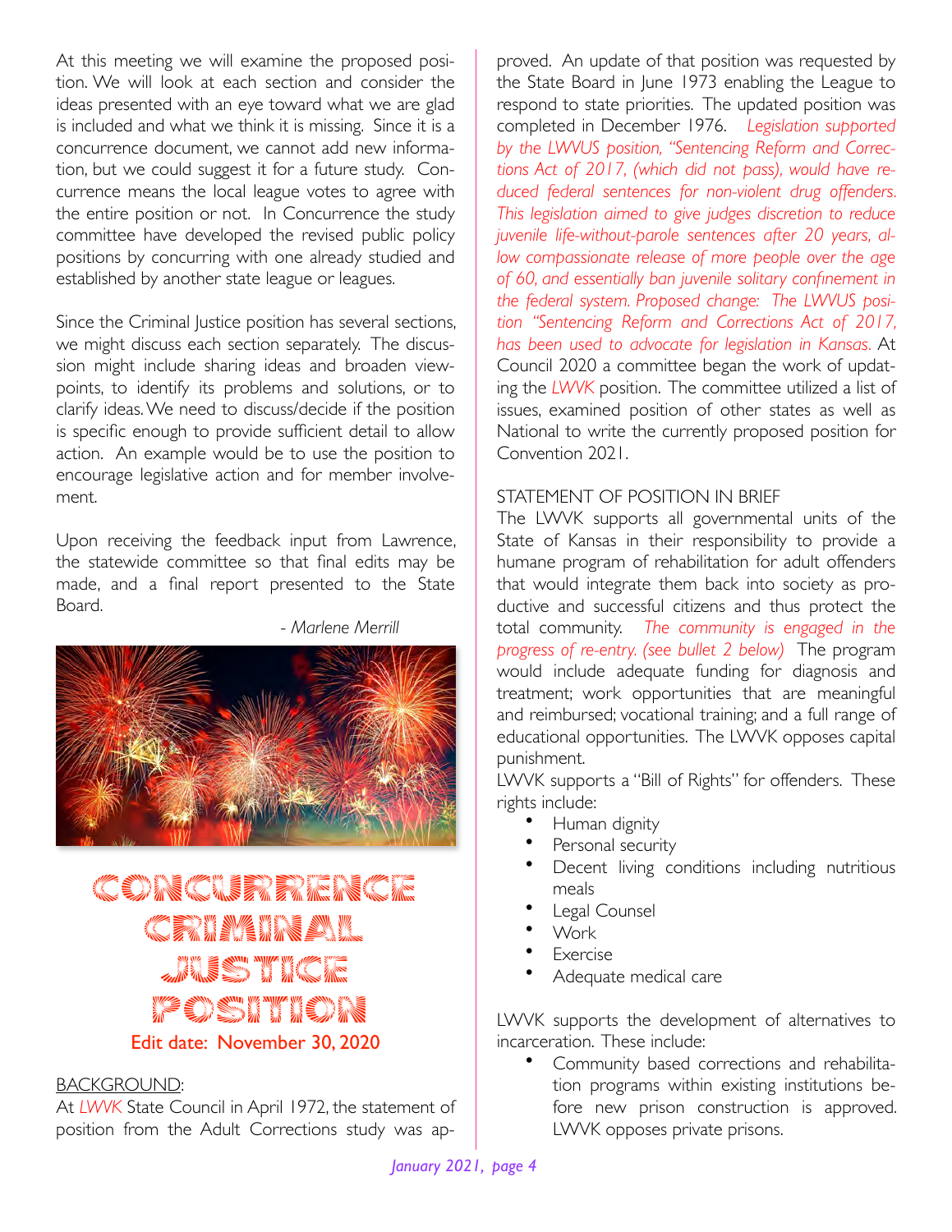- A criminal justice system that is just, effective, equitable, transparent, and that fosters public trust and community engagement at all stages, including policing practices, pre-trial procedures, sentencing, incarceration, and reentry.
- The elimination of systemic bias, including the disproportionate arrest and incarceration of marginalized communities.
- Practices that promote safety for both public safety officers and the communities they serve.
- Collaboration is the goal among judicial systems, citizens, and law enforcement agencies throughout every stage of the criminal justice system.
- Collaboration is encouraged with community based social and mental health agencies.
- Reliance on evidence-based research in decision-making about public safety programs and policies (including scheduled, periodic audits of program and policy effectiveness) is the standard.
- *Encourage elimination of the stigma of arrest / incarceration.*
- Emphasis on restorative justice is the goal.

#### PUBLIC SFETY PRACTICES

LWVK supports improvements in the present system such as:

- Ensure that crime prevention and promotion of public safety are the primary roles of state and local law enforcement agencies.
- Training to identify mental health conditions, disabilities, or substance abuse/addiction in accused persons, and support treatment from appropriate medical and mental health professionals with the goal of diverting those indi-





viduals into treatment instead of jail. (see bullet 3 in resources)

- *Ensure active recruitment and employment of qualified women and minority personnel for prison staffs, probation, and parole staffs.*
- Ensure transparency and accountability of arresting practices using technology and cameras.
- Require all officers to render first aid to people who have been injured as a result of police action.
- Establish de-escalation protocols (the use of time, distance, communications and available resources whenever it is safe to do so) and anti-bias training and ensure that all staff are provided with this training.
- Authorize minimal use of force during police encounters with the public and consider deadly force only when necessary to prevent imminent death or serious bodily injury.
- *Mandatory pre-sentence investigations conducted by probation and parole staff, or by contracts with local agencies for all felon and misdemeanants,*
- No state prison incarcerations for misdemeanants.
- Ensure alternative non-discriminatory programs and family-friendly facilities for women.
- Provide accountability via independent citizen oversight of practices and publicly available data on officer conduct.
- Disseminate information to the public which would encourage community confidence about policies, recruitment, procedures for complaint/commendation, and the rights and responsibilities of citizens and officers in interactions with each other.
- Conduct comprehensive background checks to include such history as PTSD, domestic violence, sex offenses and affiliations with domes-

*January 2021, page 5*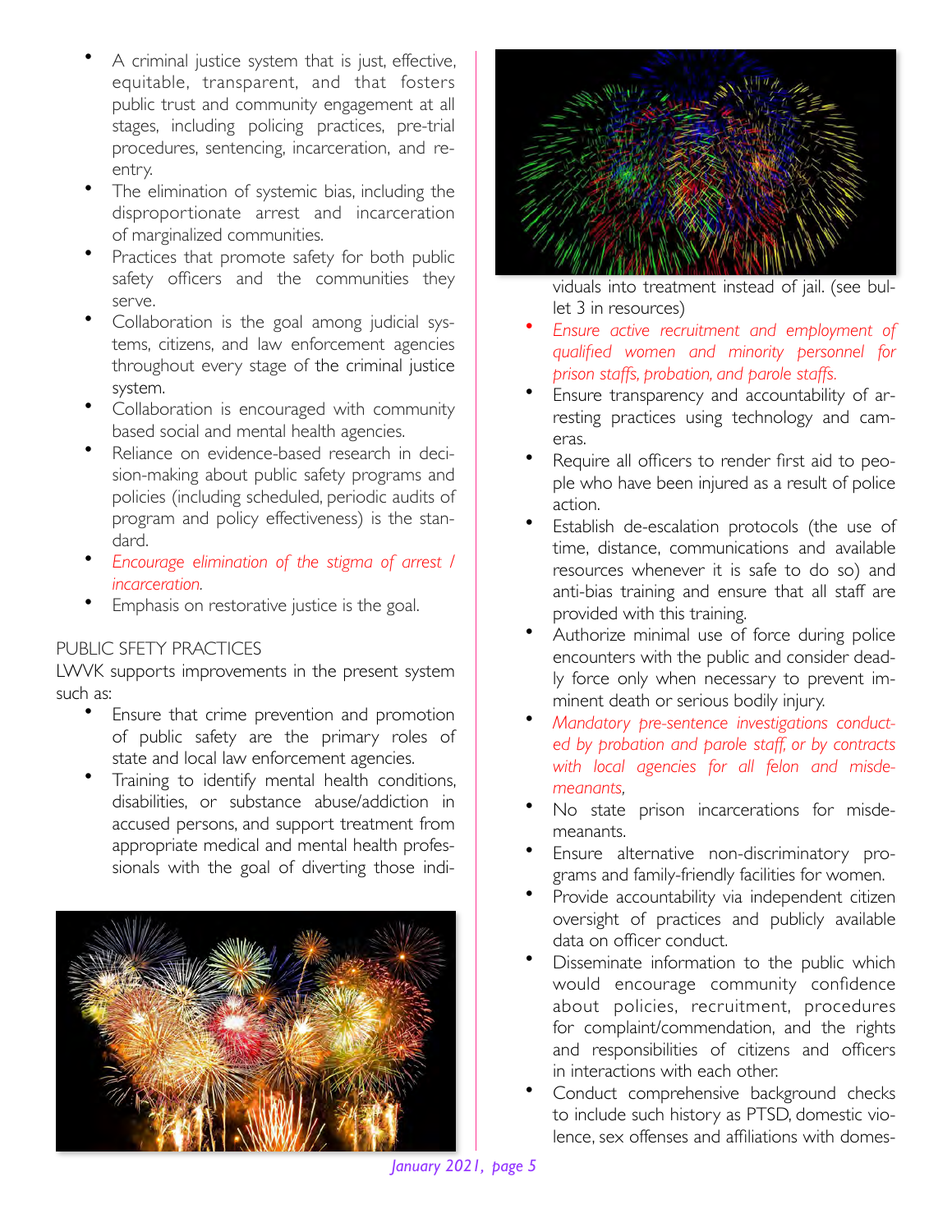tic terrorist groups, for all applicants to law enforcement positions.

- Provide sufficient psychological services and counseling to meet stress-related needs of personnel.
- Establish recruitment efforts and staffing that reflects the diversity of the community served.
- Encourage use of volunteer assistance such as counseling, support, help with family contact, to probationers, inmates, parolees, and their families.

#### PROVISION OF ADEQUATE RESOURCES

- Provide funding for adequate numbers of public defenders to ethically represent indigent defendants.
- Provide prosecutors, defense attorneys, court counselors and judges with regular training on alternatives to incarceration including community-based treatment, pre-trial diversion programs and restorative justice practices.
- Recognize that mental health conditions and substance abuse/addictions are public health issues, not criminal in nature, and develop systems to respond accordingly, including drug courts, mental health evaluations and courtordered treatment procedures and other methods of ensuring public safety without penal incarceration of such individuals.
- *Revise probation and parole guidelines to eliminate systemic bias based upon race, ethnicity, gender, sexual orientation, and economic status.*
- *Develop programs supporting successful re-entry into the community of individuals leaving correctional institutions.*

#### PRE-TRIAL PROCEDURE

- Ensure that no person suffers discrimination due to race, religion, ability, ethnic group, gender, sexual orientation, or economic status through development of risk assessment tools to prevent biased outcomes.
- Ensure no person suffers discrimination through development of risk assessment tools to prevent biased outcomes for any person awaiting trial.
- Follow a presumption of Own Recognizance bonds for nonviolent, non-person offenses.



- Provide safety for detained individuals through segregation of detainees based upon severity of charge and nature of offense charged.
- Implement work-release and home visitation procedures whenever appropriate to avoid loss of employment, housing, and family relationships.
- *Provide necessary medical, mental health and substance use treatment to detainees with known conditions requiring the same.*
- Develop additional alternatives to cash bail bonds to minimize disruption of employment, housing, and family relationships whenever possible.

#### **SENTENCING**

- LWVK believes that alternatives to imprisonment should be explored and utilized, taking into consideration the circumstances and nature of the crime.
- LWVK opposes mandatory minimum sentences for drug offenses. Consider the individual circumstances of the person charged and the nature of the crime, rather than mandatory minimum sentences.
- First time offenders could be placed on probation or in a drug treatment program.
- Rehabilitation educational development opportunities, vocational training, job skills and living skills should be embedded in corrections programs so that offenders have the skills to be successful upon release from prison.
- Establishing a nation-wide database of sentencing practices will enable judges to evaluate their own consistency with 'minimal community standards and will assist in identifying outliers who are overly punitive.

#### DEATH PENALTY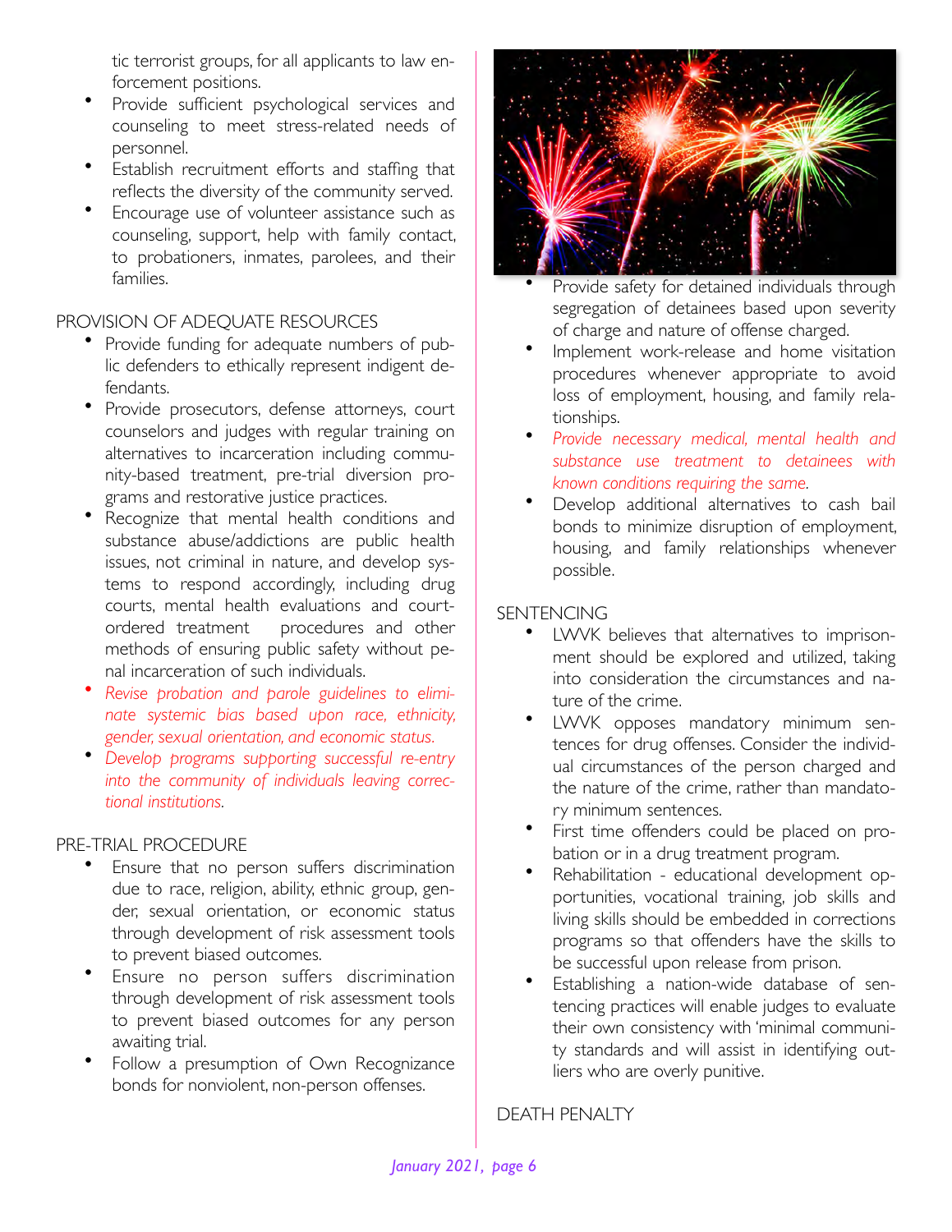The LWVK supports the abolition of the death penalty in Kansas.



## DEI COMMI

Ten enthusiastic members attended the second meeting of the Diversity, Equity and Inclusion (DEI) committee on December 16.

We discussed various surveys that might be used to understand where our membership is on the continuum of understanding DEI. Several surveys are available and we will develop one for our League, based on parts of some of the others.

Actions we might take included expanding our list of community partners, educational programs on housing disparity and housing discrimination in Lawrence, health disparities, examining DEI statements from the Governor of Kansas and our District 497, viewing a documentary film at a joint meeting with the NAACP, and including links in the Voter to useful information.

At the next meeting we will view and contribute to two Google docs, one on a survey for our membership and the other on our goals. We will also set a time for a standing DEI meeting on a regular basis.

Look for informative links on DEI in our Library of Links, page 8.

If you are interested in joining this important committee, please reach out to the committee chair, [Tracy](mailto:TracyMatthews@kw.com)-[Matthews@kw.com](mailto:TracyMatthews@kw.com) or 785-727-8342.

#### Recommended DEI Books for Self-Education

- How To Be an Anti-Racist by Ibram X. Kendi
- Caste: The Origins of Our Discontents by Isabel Wilkerson
- We Were Eight Years in Power: An American Tragedy by Ta-Nehisi Coates
- Slavery's Descendants: Shared Legacies of Race & Reconciliation, edited by Dionne Ford & Jill Strauss  *- Jeanne Klein*



### Highlights of the second second second second second second second second second second second second second second second second second second second second second second second second second second second second second s the Minutes of W KLEARY-KL/BDCC ARED AVENED Meeting C October 13, 2020, via Zoom

Present: Kristin Salmans (President), Marjorie Cole (Vice President), Melissa Wick (Treasurer), Sharon Brown (Secretary), Cille King, Tracy Matthews, Emily Riner, Martha Silks, MTTP Coordinator Ma'Ko'Quah Jones

Absent: Tamara Cash, Charley Crabtree, Sonja Czarnecki, Denise Pettengill, Becky Plate

Guests: Catherine Magana, Connie Stoker, Kay Johnson, Meredith O'Neil

TREASURER: Melissa reported income of \$1,124.81 in September (dues \$435.61, contributions \$650.20, scholarship \$39) and expenses of \$1,437.94 (PO box rent \$106, MTTP \$1,000, #10 envelopes \$201.11, VOTER printing \$26.23, VS printing and supplies \$104.60). BALANCE SHEET 10/01/2020

*January 2021, page 7*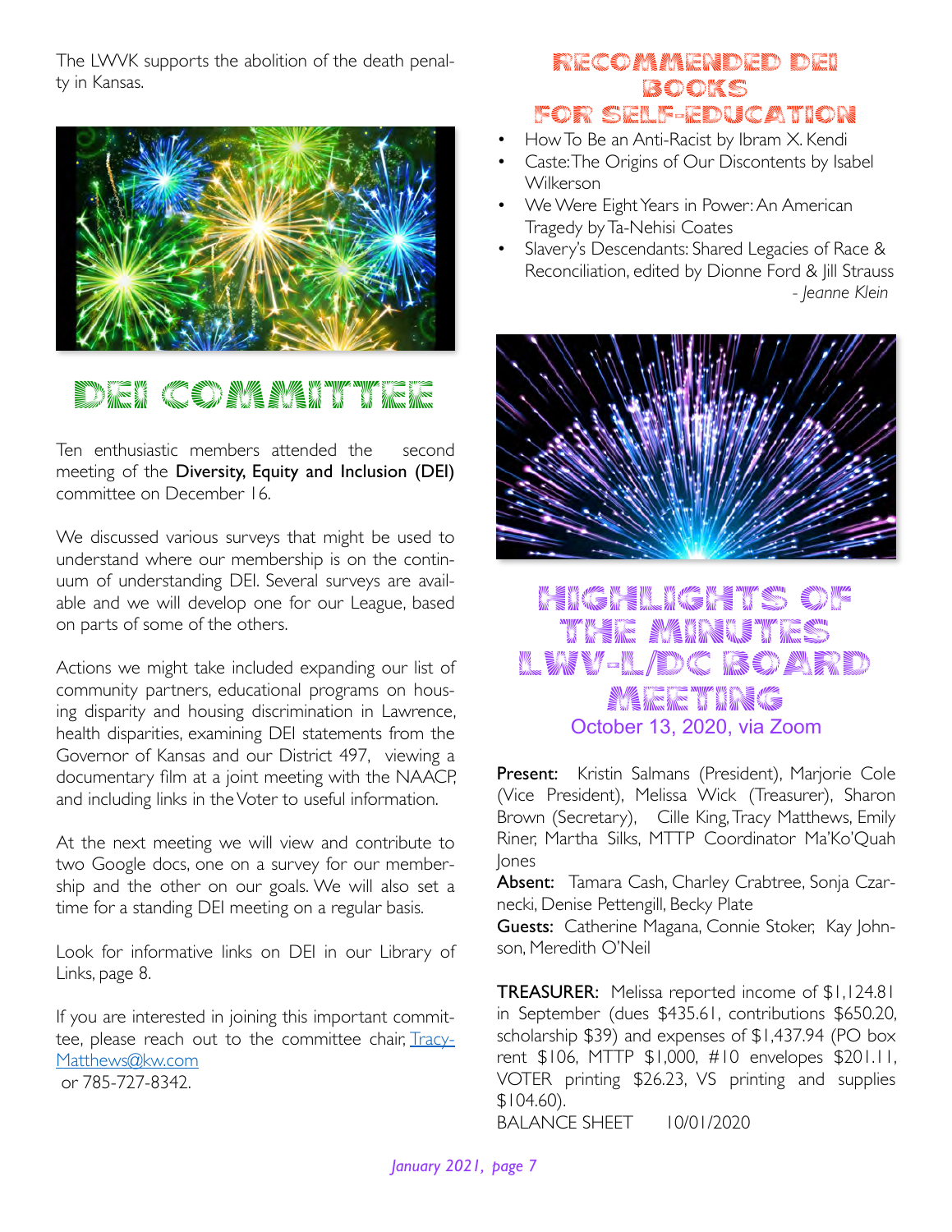| MMA                   | \$27,901.80 |
|-----------------------|-------------|
| CHECKING (09/30/2020) | \$9,827.72  |
| NAT'L EDUC FUND       | \$3,218.30  |
| LIDC SCHOLARSHIP FUND | \$4,638.33  |
| CHECKING (10/01/2020) | \$9.617.12  |

Cille moved and Martha seconded that the treasurer's report be accepted and filed for audit. Motion carried.

Melissa moved that we open up our scholarship application process to all seniors who attend accredited high schools within Douglas County. Sharon seconded the motion and after discussion it was carried.

KU CO-PRESIDENT: Catherine reported that the KU student league is holding monthly meetings and now has 20-30 on an email list. They are encouraging the use of Sign-Up Genius in all communications and will add all new members to the email list.

STATE CO-PRESIDENT: Cille announced that the 2021 State Convention has been scheduled as a virtual meeting on Saturday, April 24th. Plans include utilizing break-out rooms.

#### STATE CRIMINAL JUSTICE REFORM POSITION COMMITTEE: Kristin reported that the committee is



looking at what other states have done. Their task will be completed by early January so local leagues can schedule consensus meetings in late January or February.

*- Sharon Brown, Secretary*



### LIREN EN SIN LINES DEI Relevant:

For better understanding structural racism and housing discrimination, link to [https://www.racepowero](https://www.racepowerofanillusion.org/videos/how-racial-wealth-gap-was-created)[fanillusion.org/videos/how-racial-wealth-gap-was-cre](https://www.racepowerofanillusion.org/videos/how-racial-wealth-gap-was-created)[ated](https://www.racepowerofanillusion.org/videos/how-racial-wealth-gap-was-created)

Harvard Implicit Bias Test, link to [https://implicit.har](https://implicit.harvard.edu/implicit/takeatest.html)[vard.edu/implicit/takeatest.html](https://implicit.harvard.edu/implicit/takeatest.html)

Housing discrimination in Kansas City video Land of Opportunity, link to [https://youtu.be/t7WMxPI\\_WPI](https://youtu.be/t7WMxPI_WPI) [Lawrence Health Equity report, 2018, link to https://](https://ldchealth.org/DocumentCenter/View/2408/Health-Equity-Report) [ldchealth.org/DocumentCenter/View/2408/Health-](https://ldchealth.org/DocumentCenter/View/2408/Health-Equity-Report)[Equity-Report](https://ldchealth.org/DocumentCenter/View/2408/Health-Equity-Report)

#### From LWV-US:

[www.lwv.org/blog/20-ways-LWV-Empowered-Voters](http://www.lwv.org/blog/20-ways-LWV-Empowered-Voters-and-Protected-Democracy-in-2020)[and-Protected-Democracy-in-2020](http://www.lwv.org/blog/20-ways-LWV-Empowered-Voters-and-Protected-Democracy-in-2020)

#### LWV-US on Climate Change:

Visit the [LWV US Climate Team website](https://lwvc.org/lwv-us-climate-teams) to learn more about the League of Women Voter's national effort on climate.

Coming to the Table, link <https://comingtothetable.org/>

*January 2021, page 8*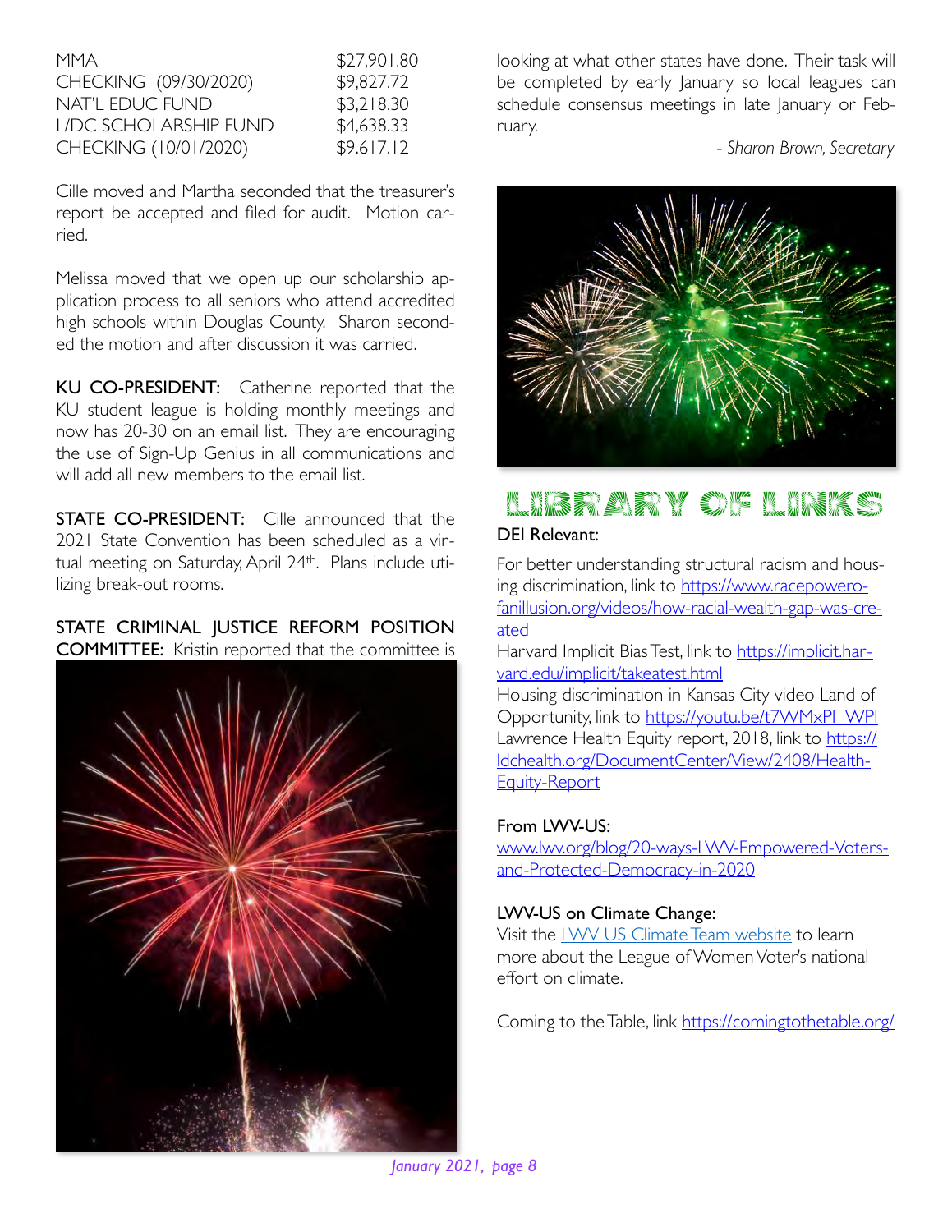

#### PO BOX 1072 • LAWRENCE KS 66044-1072 lawr enceksleaguepres@gmail.com • www .lawrenceleague.com www.facebook.com/lwvldc • www.twitter.com/lwvldc